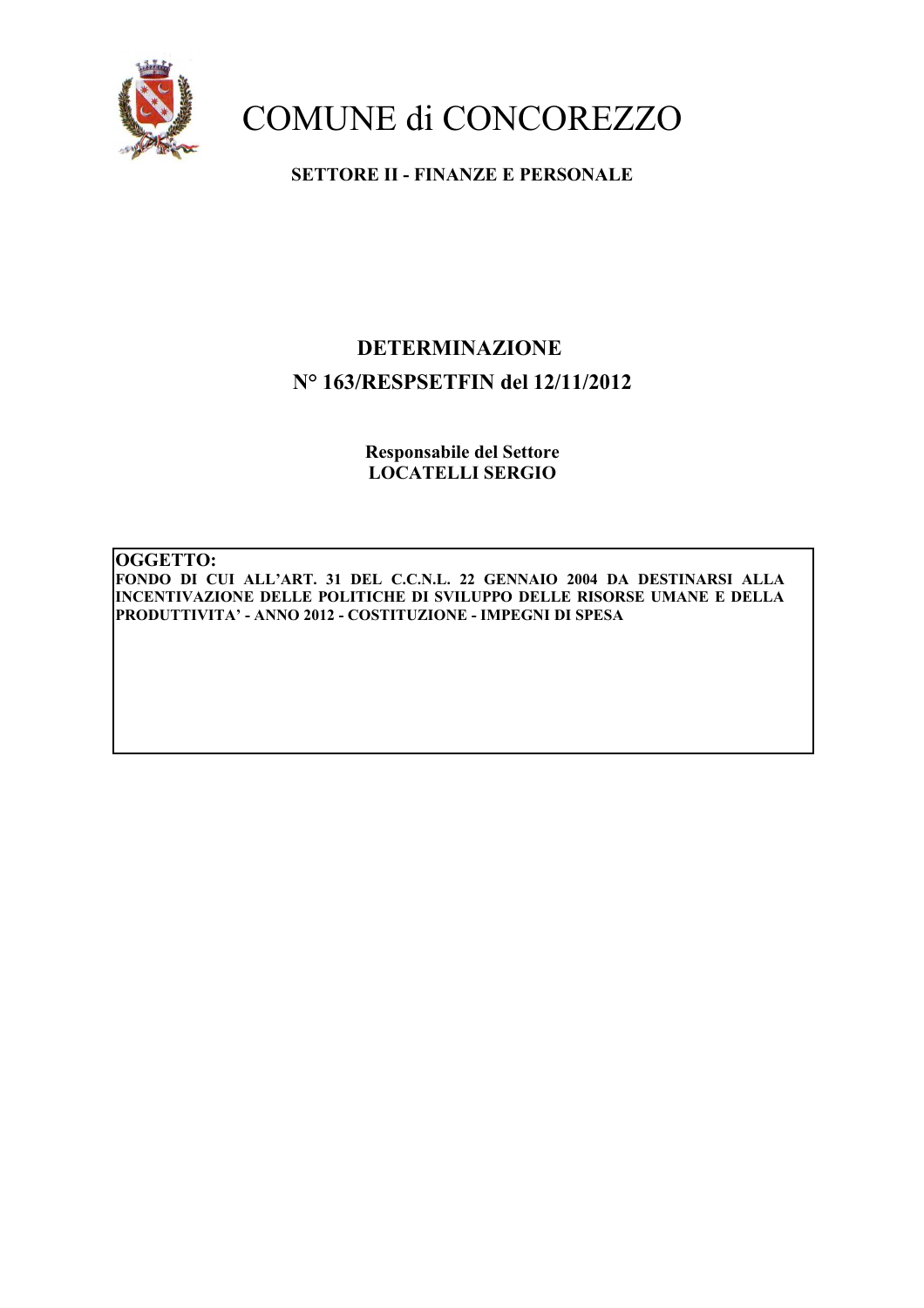

FONDO DI CUI ALL'ART. 31 DEL C.C.N.L. 22 GENNAIO 2004 DA DESTINARSI ALLA INCENTIVAZIONE DELLE

POLITICHE DI SVILUPPO DELLE RISORSE UMANE E DELLA PRODUTTIVITÀ – ANNO 2012 – COSTITUZIONE – IMPEGNI

**DI SPESA** 

### IL RESPONSABILE DEL SETTORE FINANZE E CONTABILITÀ

Visto che con la deliberazione della Giunta comunale n. 82 del 25 luglio 2012 si provvedeva. tra l'altro, a:

- autorizzare, sulla base dei contenuti della dichiarazione congiunta n. 2 del CCNL del 22/1/2004, il Responsabile del Settore Finanze e Contabilità, a dare attuazione, con proprio atto di gestione, a tutti gli adempimenti inerenti alla disciplina dei contratti collettivi nazionali e decentrati integrativi di lavoro:
- di fornire al medesimo Responsabile apposite linee di indirizzo circa i criteri e le modalità costitutive e procedurali da osservare in materia di disciplina delle risorse decentrate per l'anno 2012, in particolare:

a) Integrazione del fondo 2012, di cui all'art. 15, comma 2, del CCNL 1/4/1999 nella misura dell'1,2% su base annua del monte salari dell'anno 1997;

b) Indicazione a procedere alla riduzione del fondo 2012 ex art. 9 comma 2-bis del D.L. 78/2010 in ragione della riduzione del personale in servizio da attuare secondo l'interpretazione della suddetta normativa fornita dalla Ragioneria generale dello Stato con la circolare n. 12 del 15 aprile 2011;

c) Indicazione di costituire il fondo 2012 in modo tale che lo stesso non superi l'ammontare di quello del 2010 e allo stesso tempo non comporti il superamento del limite di spesa di personale previsto per il 2012:

d) Utilizzazione delle risorse ex art. 15, comma 1, lettera k) del C.C.N.L. dell'1.4.1999: Parte delle risorse variabili 2012, costituite con il fondo ex art. 15, comma 1, lettera k) del C.C.N.L. dell'1.4.1999, saranno erogate come incentivi: al personale incaricato delle progettazioni interne (da ripartire secondo le indicazioni dell'apposito regolamento comunale) ex art. 92 D.Lgs. 163/2006; al personale dell'ufficio tributi (da costituire e ripartire con i criteri indicati nella deliberazione della giunta comunale n. 13 del 28 gennaio 2002) ex art. 59 comma 1 lettera p) D.Lgs. 446/1997; al personale dei servizi demografici per lo svolgimento del censimento 2011/2012 e per gli altri compensi ISTAT;

e) Utilizzazione delle risorse ex art. 30, comma 7, del C.C.N.L. del 14.9.2000: Incentivi per Scuola Materna Estiva: Per incentivare il personale docente della scuola materna comunale – ex art. 30, comma 7, del C.C.N.L. del 14.9.2000 - sarà costituito un fondo di € 3.200,00 (oltre oneri) per la realizzazione del centro estivo per gli alunni in età prescolare;

f) Utilizzo delle somme non ancora destinate del fondo risorse decentrate 2012 alla produttività collettiva e alla remunerazione del personale per l'esercizio di compiti che comportano specifiche responsabilità (ex art. 17, comma 2, lett. f) e i), del C.C.N.L. dell'1.4.1999) e per attività svolte in condizioni particolarmente disagiate ex art. 17, comma 2, lett. e), del C.C.N.L. dell'1.4.1999);

g) Non saranno destinate somme per le progressioni economiche orizzontali e per compensi ex art. 15 comma 5 CCNL 1.4.1999.

Vista la deliberazione del Consiglio comunale del 26 giugno 2012, n. 45, recante l'approvazione del bilancio di previsione dell'esercizio finanziario 2012, della relazione previsionale e programmatica 2012 - 2014 e del bilancio triennale 2012 - 2014.

Vista la deliberazione della Giunta comunale n. 70 del 4 luglio 2012, relativa all'approvazione del piano esecutivo di gestione 2012 - 2014, con l'assegnazione delle dotazioni di spesa ai singoli settori

Vista la deliberazione della Giunta comunale n. 81 del 25 luglio 2012, relativa all'approvazione del piano dettagliato degli obiettivi per il 2012 nonché del Piano delle performance del 2012.

Richiamato l'art. 31 del C.C.N.L. 22/1/2004, il quale prevede che presso ogni Ente siano annualmente previste le risorse finanziarie destinate alla incentivazione delle politiche di sviluppo delle risorse umane e al sostegno di iniziative rivolte a migliorare la produttività, l'efficienza e l'efficacia dei servizi.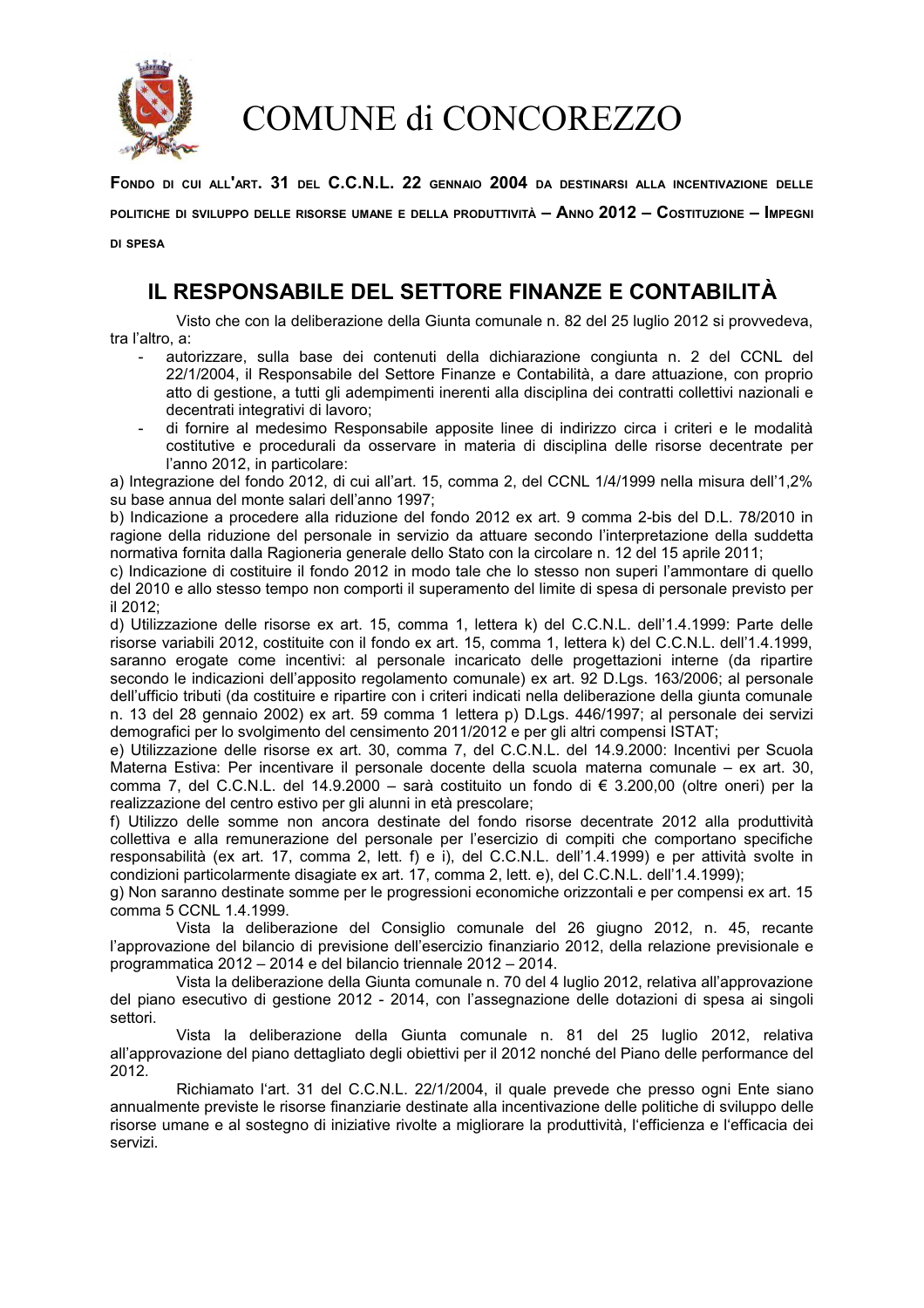

Visto che l'art. 9 comma 2-bis del D.L. 78/2010, convertito in legge 122/2010, prevede che le risorse destinate al trattamento accessorio 2011/2013 non possono superare il corrispondente importo dell'anno 2010.

Precisato che il succitato art. 9 comma 2-bis stabilisce che l'ammontare delle risorse decentrate debba essere automaticamente ridotto in misura proporzionale alla riduzione del personale in servizio, che per l'anno 2012 ammonta a complessivi € 9.696,69.

Vista l'interpretazione della suddetta normativa fornita dalla Ragioneria generale dello Stato con la circolare n. 12 del 15 aprile 2011.

Dato atto che la contrattazione decentrata, finalizzata ad assicurare adeguati livelli di efficienza e produttività dei servizi pubblici, può prevedere l'attribuzione di trattamenti economici accessori, anche temporanei, legati al raggiungimento dei risultati programmati oltre che allo svolgimento di attività che richiedono particolare impegno e responsabilità.

Visto che, relativamente alle risorse decentrate variabili, il CCNL 1/4/1999, art. 15 comma 2, del personale del comparto Regioni-Autonomie Locali, prevede tra l'altro che: "In sede di contrattazione decentrata integrativa, ove nel bilancio dell'ente sussista la relativa capacità di spesa. le parti verificano l'eventualità dell'integrazione, a decorrere dal 1 aprile 1999, delle risorse economiche di cui al comma 1 dell'art. 15, sino ad un importo massimo corrispondente all'1.2 % su base annua, del monte salari dell'anno 1997, esclusa la quota relativa alla dirigenza. Gli importi previsti dal comma 1, lett. b), c) e dal comma 2 dell'art.15, possono essere resi disponibili solo a seguito del preventivo accertamento da parte dei servizi di controllo interno o dei nuclei di valutazione delle effettive disponibilità di bilancio dei singoli enti create a seguito di processi di razionalizzazione e riorganizzazione delle attività ovvero destinate dall'Ente al raggiungimento di specifici obiettivi di produttività e di qualità".

Considerato:

- che, per quanto attiene al raggiungimento di specifici obiettivi di produttività e di qualità, essi sono stati individuati nel piano dettagliato degli obiettivi/piano delle performance per l'anno 2012, approvato con la deliberazione della Giunta comunale del 25 luglio 2012;
- che nel corso del 2012 sarà progettato e realizzato un nuovo sistema di misurazione e di valutazione delle performance del personale dipendente, più adequato e rispondente alle disposizioni del D.Lgs. 150/2009 e del Regolamento comunale sull'ordinamento degli uffici e dei servizi.

Considerato che, per l'avvio della trattativa per la stipulazione del contratto decentrato integrativo per l'anno 2012, è necessario prendere atto della determinazione del fondo risorse per le politiche di sviluppo delle risorse e la produttività, di cui all'art. 15 del CCNL 1/4/1999 come risulta modificato ed integrato dai contratti nazionali successivi e da ultimo dagli artt. da 31 a 37 del CCNL del 22/01/2004, dal CCNL del 9/05/2006, dal CCNL del 11/4/2008 relativo al quadriennio normativo 2006-2009 e biennio economico 2006-2007 e dal CCNL biennio economico 2008/2009 sottoscritto il 31/7/2009.

Visto l'art. 1, comma 557, della legge 27 dicembre 2006, n. 296, dove si stabilisce che gli enti sottoposti al patto di stabilità interno assicurano la riduzione delle spese di personale, garantendo il contenimento della dinamica retributiva e occupazionale, anche attraverso la razionalizzazione delle strutture burocratico-amministrative.

#### Atteso che:

a) il Comune di Concorezzo ha sempre rispettato le vigenti disposizioni legislative in materia di contenimento della spesa di personale (art. 1 c. 557 Legge 296/2006) ed è impegnato nel raggiungere tale obiettivo anche nel corrente anno;

b) il Comune di Concorezzo ha rispettato il patto di stabilità nell'ultimo quinquennio e lo sta rispettando anche nell'anno in corso:

c) il Comune di Concorezzo ha attivato rigorosi sistemi di valutazione delle prestazioni e delle attività dell'amministrazione.

#### Visto:

che dalle risultanze – riferite all'anno 2011 – delle indagini svolte dai servizi ispettivi di finanza pubblica in materia di spese di personale del Comparto Regione ed Enti Locali, risulta che tali indagini, nel procedere alla verifica degli oneri di contrattazione decentrata, si sono indirizzate anche alla verifica delle ipotesi di decurtazione del fondo di contrattazione decentrata;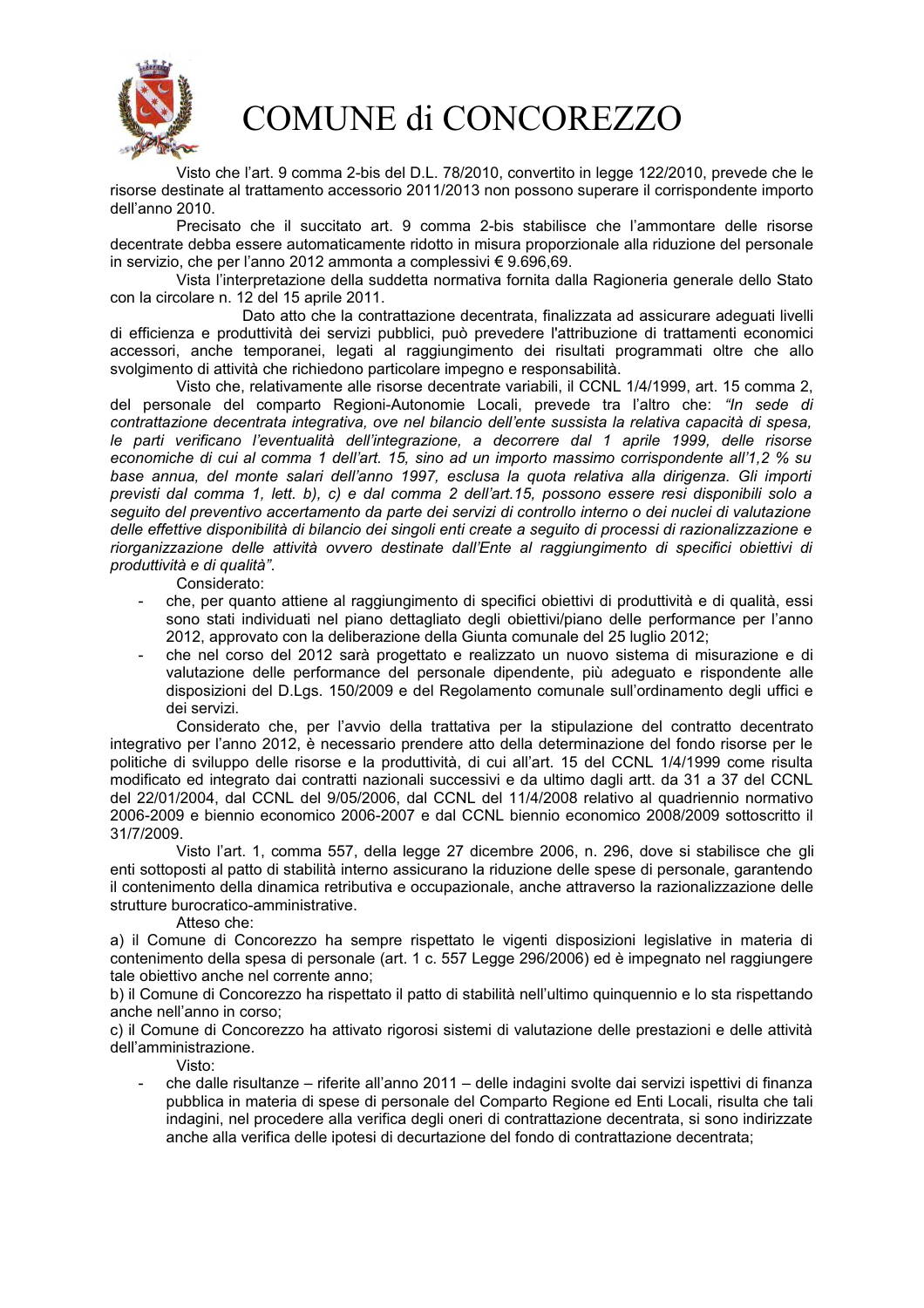

- che le predette ipotesi di riduzione del fondo decentrato riguardano, in particolare, le risorse destinate al salario accessorio del personale ATA trasferito allo Stato e la riclassificazione del personale dell'area di vigilanza ex art. 19 CCNL 1/4/1999;
- che le citate riduzioni sono state così calcolate:

per quanto attiene al personale ATA trasferito allo Stato, sulla base del rapporto proporzionale tra personale trasferito e totale dei dipendenti alla data del trasferimento, in complessivi 15.476,63 euro;

per quanto fa riferimento agli oneri contrattuali derivanti dalla riclassificazione del personale dell'area di vigilanza ex art. 19 CCNL 1/4/1999, in complessivi 844.40 euro:

che, in via prudenziale, e in attesa di effettuare più accurati conteggi dell'incidenza delle predette riduzioni sui fondi decentrati degli anni precedenti, nel fondo 2012 in costituzione con il presente provvedimento non sono riassegnate le risorse decentrate 2011 non utilizzate (pari a 3.624,66 euro) e quelle derivanti dai risparmi delle risorse dirette a remunerare il lavoro straordinario dell'anno 2011 (per 5.361,14 euro).

Visto l'allegato parere dell'Organo di revisione economico finanziaria, rubricato sotto la lettera B) e preso atto delle prescrizioni in esso contenute.

Vista l'allegata attestazione dell'Organismo Indipendente di Valutazione, rubricata sotto la lettera C).

Visto l'art. 183 del decreto legislativo n. 267 del 18 agosto 2000.

### **DETERMINA**

1) Di costituire per l'anno 2012 il Fondo per le politiche di sviluppo delle risorse umane e la produttività secondo quanto dettagliato nelle relazioni allegate sotto la lettera A) (A/1 e A/2), nella quale sono indicate:

a) in applicazione dell'art. 31, comma 2, del C.C.N.L. 22 gennaio 2004, "Disciplina delle risorse decentrate e risorse aventi carattere di certezza, stabilità e continuità, per un importo complessivo di € 142.048.77 e la destinazione delle stesse:

b) in applicazione dell'art. 31, comma 3, del C.C.N.L. 22 gennaio 2004, Disciplina delle risorse decentrate", sono indicate le risorse aventi carattere di eventualità e variabilità, per un importo complessivo di € 63.001.36 e la destinazione delle stesse.

2) Di dare atto per quanto esposto in premessa che le risorse decentrate di cui all'articolo 31 del C.C.N.L. 22 gennaio 2004 come individuate con il presente provvedimento troveranno definitivo utilizzo secondo quanto stabilito mediante la contrattazione collettiva decentrata, con successiva trasmissione all'Organo di revisione economico-finanziaria per le opportune verifiche di congruità economica secondo quanto previsto dall'articolo 5 del C.C.N.L. 1° aprile 1999, così come modificato dall'articolo 4 del C.C.N.L. 22 gennaio 2004.

3) Di impegnare la spesa complessiva di € 28.544,31 per l'anno 2012, relativa alle risorse decentrate non ancora destinate, prevista all'intervento 1010801 del bilancio 2012 (capitolo PEG 1291).

4) Di dare atto che la spesa complessiva di € 38.587,00 per l'anno 2012, relativa alle risorse decentrate per la corresponsione delle indennità di comparto (già in parte liquidate), è finanziata con le risorse previste all'intervento 1010801 del bilancio 2012 (capitolo PEG 1291).

5) Di dare atto che la spesa per le progressioni economiche orizzontali già a regime ammonta a complessivi € 71.118.82 già imputati a bilancio 2012 sui corrispondenti capitoli dell'intervento 1 per le retribuzioni del personale dipendente.

6) Di dare atto che i seguenti provvedimenti già assunti saranno compresi nell'utilizzo delle risorse decentrate 2012:

- a) con la deliberazione della Giunta comunale n. 57 del 13 giugno 2012 è stata approvata l'organizzazione del Centro Estivo della Scuola dell'Infanzia 2011, con la previsioni di compensi incentivanti al personal educativo ex art. 30, comma 7, del C.C.N.L. del 14.9.2000 per complessivi 3.200.00 euro; e con determinazione del Responsabile del Settore Finanze e Contabilità n. 335 del 15 giugno 2012 si è assunto il relativo impegno di spesa;
- b) con la determinazione del Responsabile del Settore Finanze e Contabilità n. 3 del 3 gennaio 2012 sono stati impegnati in € 25.000.00 i fondi di bilancio 2012 per il pagamento delle indennità di rischio, turno, reperibilità, maggiorazioni notturne e/o festive e maneggio valori ai dipendenti aventi diritto.

7) Di impegnare la spesa complessiva di € 6.000,00 per l'anno 2012, relativa agli incentivi al personale dell'ufficio tributi, prevista all'intervento 1010401 del bilancio 2012 (capitolo PEG 692).